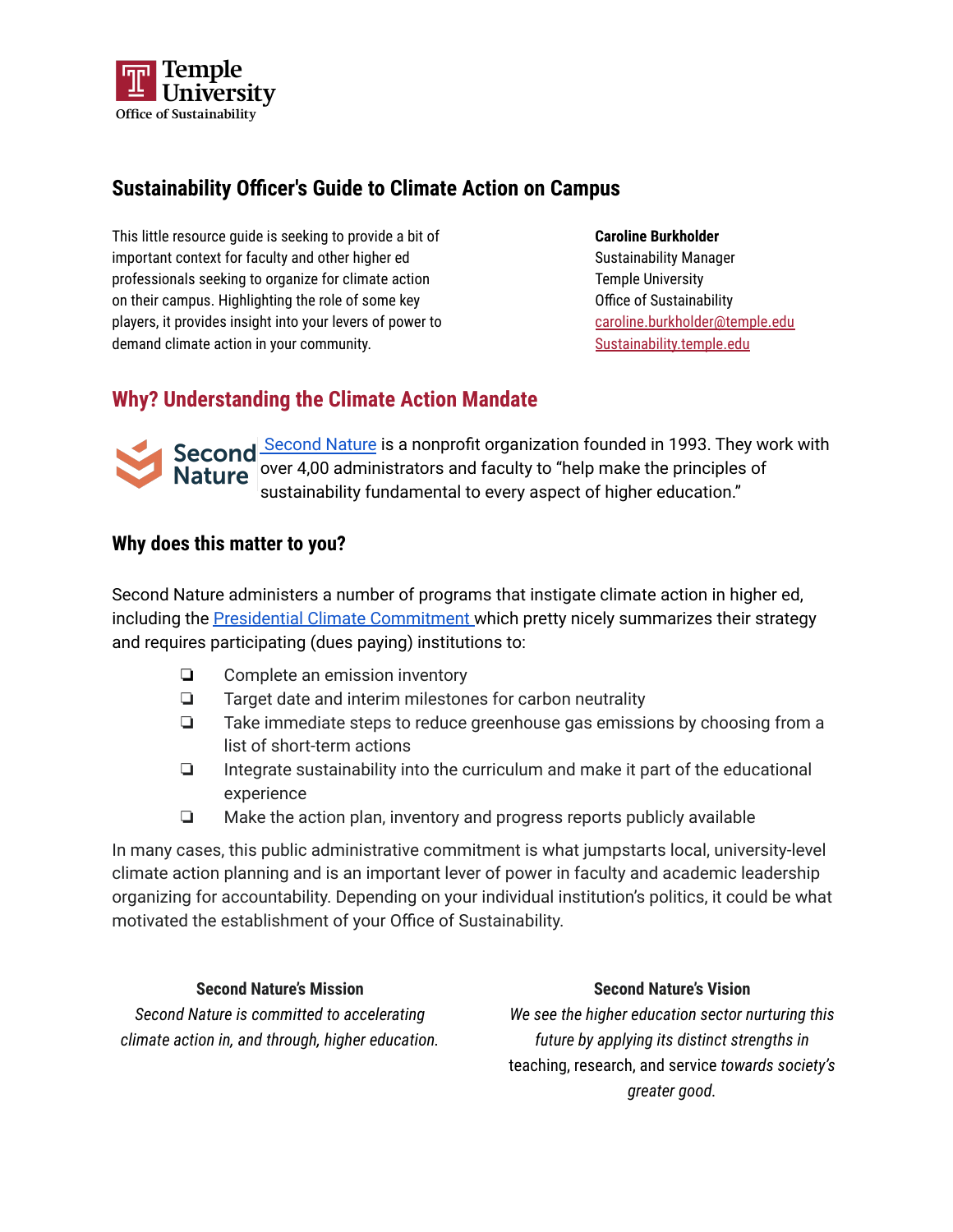

## **How? Higher Education Sector as a Climate Accelerator**

Second Nature mobilizes a diverse array of higher education institutions to act on bold climate commitments, scales those resultant campus climate initiatives, and thus, creates innovative climate solutions. Then, aligns, amplifies and bridges the Higher Ed sector's efforts with other global leaders (in industry and policy). It looks something like this:



# **HOW? Measuring Impact & Organizing for Accountability**



**The Association for the Advancement of [Sustainability](https://www.aashe.org/) in Higher Education**

*Mission To inspire and catalyze higher education to lead the global sustainability transformation.*

*Vision AASHE will lead higher education to be a foundation for a thriving, equitable and ecologically healthy world.*

AASHE is the leading association for the advancement of sustainability in higher education. They serve a full range of higher education faculty, administrators, staff and students who are change agents and drivers of sustainability innovation. Established in 2005, AASHE has over 900 members across 48 U.S. states, 1 U.S. Territory, 9 Canadian provinces and 20 countries.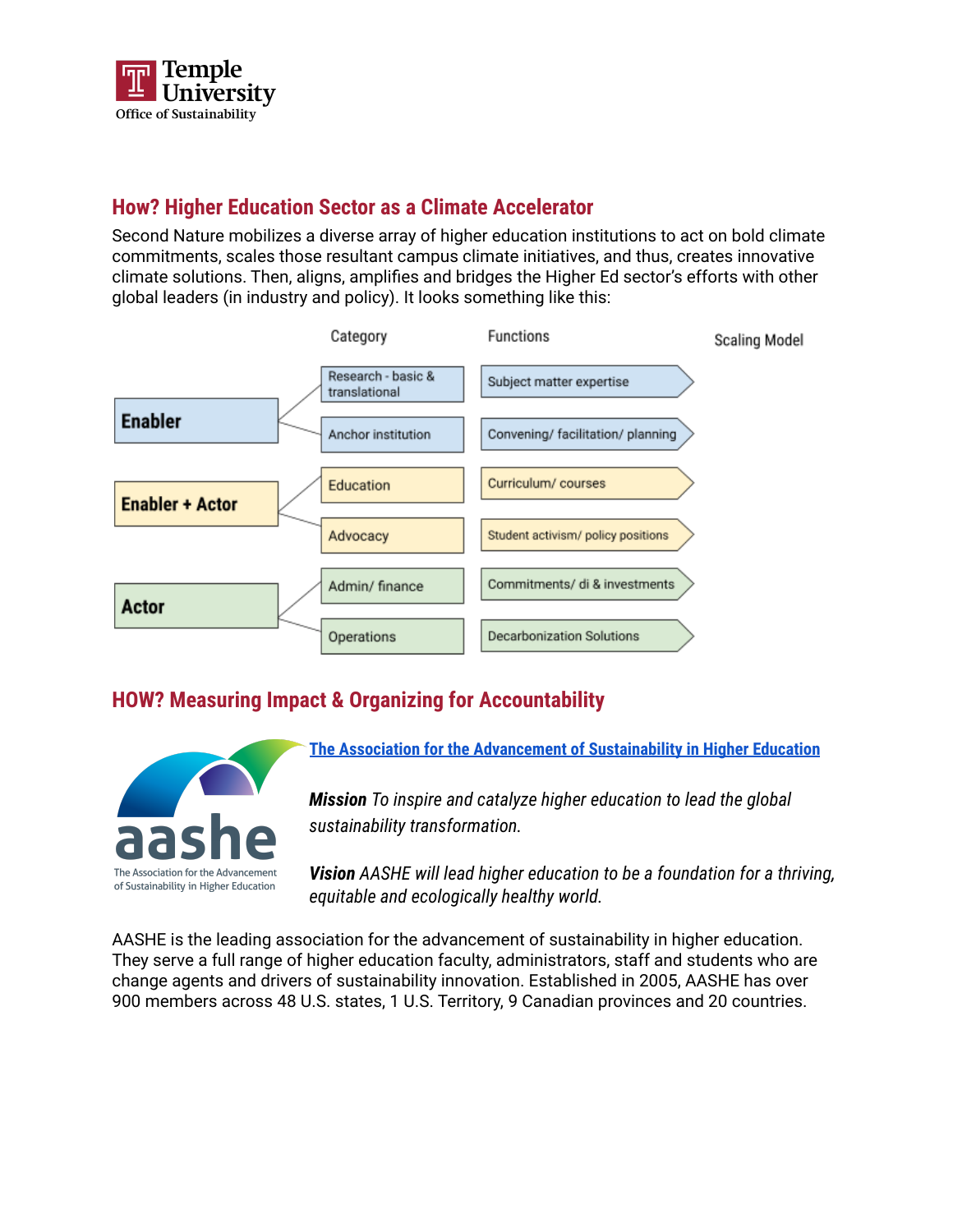

### **Why does this matter to you?**

The Sustainability Tracking, Assessment & Rating System [\(STARS](https://stars.aashe.org)) is a transparent, self-reporting framework for colleges and universities to measure their sustainability performance. This is one of the only tools for us to operationalize the goals of a Climate Action Plan. STARS is a blueprint of sorts & AASHE helps define the landscape and intersections of higher education policy and practice. It provides a valuable learning network with your institutional comps and establishes governance and professional standards via best practice sharing and baseline data.

**Most importantly for you,** STARS & Climate Action Planning processes and active committees are an organizing tool to engage students, staff, faculty members, and administrators in building a culture of sustainability on campus via:

- ❏ A framework to help integrate sustainability into your institution's planning and development efforts
- ❏ Resources to identify best practices that you can implement locally
- ❏ Methods for integrating sustainability principles and climate literacy into curricula and research activities

## **Grounding our work locally: Connecting Climate Justice to the Urban Mission**

I thought it might be helpful to provide more insight into one university's recalibration of climate action planning to more appropriately respond to climate justice and social movement making.

#### *Our Urban Mission:*

*As an urban institution that is deeply engaged in the community, Temple University's commitment to* sustainability can have a profound impact on the health and quality of life of a large and diverse population *within Temple and its surrounding community. The university is positioned to be an important educational resource for teaching sustainability, with its three pillars of environment, economics and social justice. It is committed to demonstrating the value of those principles through its own example and through the activities* it sponsors in the community. Temple aims to serve as a model for similar urban institutions and to burnish its *national reputation for excellence and commitment to principled policy and action.*

#### **Guiding Questions**

As a large public urban institution which recognizes its "*profound impact on the health and quality of life of a large and diverse population within Temple and its surrounding community,"* what does "principled policy and action" look like?